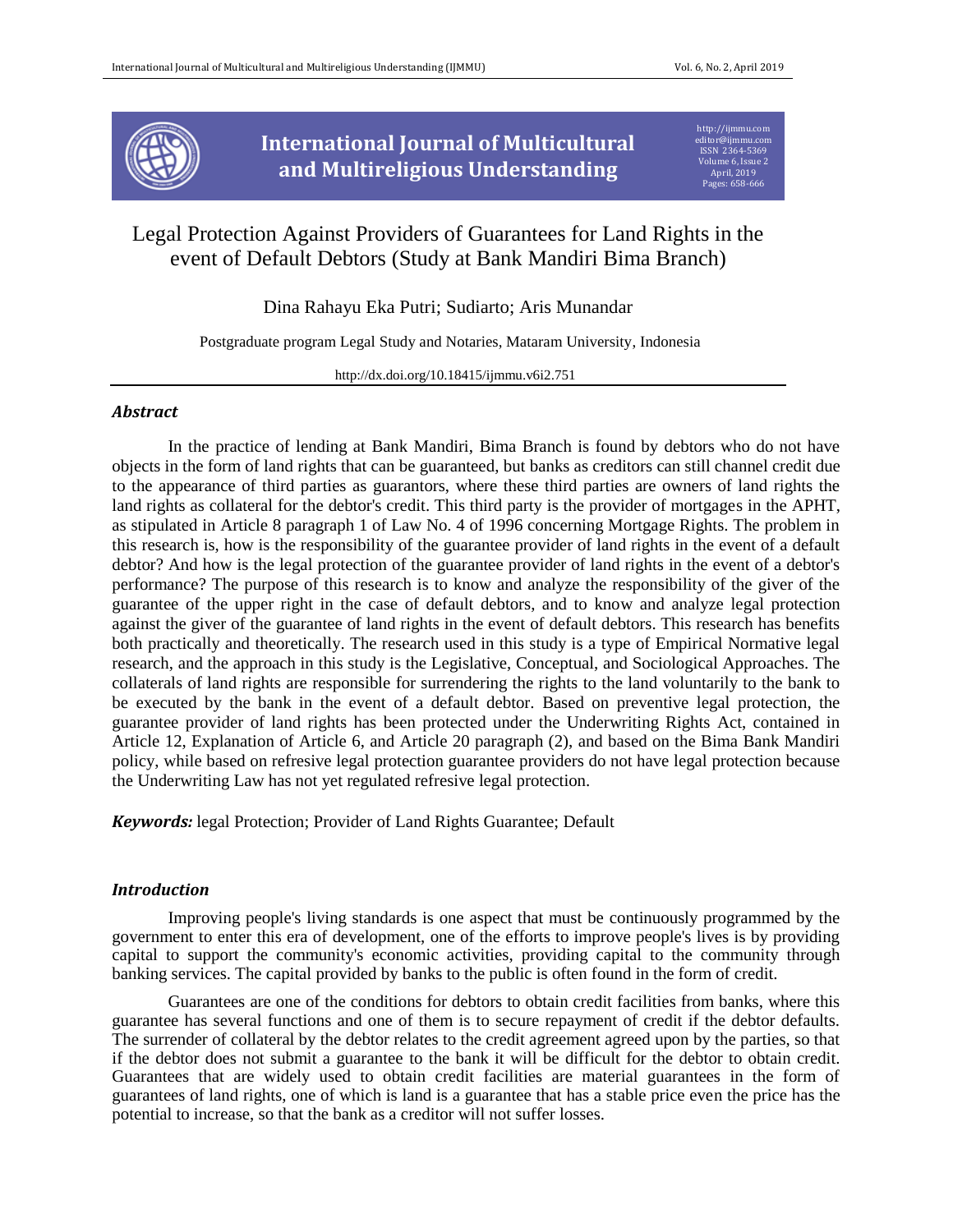However, in practice, debtors often do not have objects that can be guaranteed in this case, what is meant is collateral in the form of land rights, but banks as creditors can still channel credit due to the appearance of third parties as guarantors, where these third parties are owners of rights. land that gives land rights as collateral for debtor credit. The existence of a third party as the guarantee provider is based on the request of the debtor to borrow proof of the rights to the land owned by a third party as a guarantee of his credit. The third party providing the guarantee will sign the Deed of Giving Rights (APHT), wherein this third party is the giver of mortgage rights. As stipulated in Article 8 paragraph 1 of Law No. 4 of 1996 concerning Mortgage Rights on Land and Objects Relating to Land, which states that: "Provider of Underwriting Rights is an individual or legal entity that has the authority to carry out legal acts against the Underwriting Right object in question."

So the provider of mortgage rights is the owner of the land rights or the owner of the land rights along with the building above the land, the landowner can be the debtor himself or another person or legal entity not the debtor, only the landlord has the right to guarantee mortgage right.<sup>1</sup> Article 8 is what underlies the bank to allow the debtor to use the guarantee of other people's land rights as collateral for credit, because indeed in this Article it does not require the debtor to be a giver of mortgage rights or as the owner of land rights that will be bound by mortgage rights.

In its implementation, there were several debtors who defaulted on credit agreements with guaranteed rights to land owned by these third parties, this happened at the Bank Mandiri branch of Bima. As a result of the default the bank as the creditor will execute the collateral if within the specified time the debtor still does not have a good intention to repay the debt.

The position of the creditor as the holder of mortgages places the creditor in a favorable position, because the creditor has the right to be preceded in fulfilling the debtor's debt, if the debtor is interpreted because it has been regulated in Article 6 of Law No. 4 of 1996 concerning Mortgage Rights on Land and Objects Relating to Land. While the Third Party as the giver of guarantee of land rights has not yet obtained optimal protection in the Law on the Liability Rights if the debtor defaults.

The formulation of the problem in this study is, 1) How is the responsibility of the giver of the guarantee of land rights in the event of a default debtor? How is the legal protection against the guarantee provider of land rights in the event of a default debtor?

The purpose of this research is to know and analyze the responsibility of the giver of the guarantee of the upper right in the case of default debtors, and to know and analyze legal protection against the giver of the guarantee of land rights in the event of default debtors. This research has benefits both practically and theoretically.

The type of research used in this study is a type of Empirical Normative legal research. Furthermore, the approach used in this study is the Legislative Approach, Conceptual Approach, and Sociology Approach.

#### *Discussion*

## *1. Responsibility of the Provider of Guarantees for Land Rights in the case of Default Debtors*

*a. Legal Position of the Provider of Guarantees of Land Rights at Bank Mandiri, Bima Branch*

Provision of collateral in the credit agreement must be bound by an agreement to bind the guarantee, in the event that the guarantee is in the form of land rights, then the binding of the guarantee uses mortgages, according to Law No. 4 of 1996 concerning Mortgage Rights on Land and Objects Relating to Land, mortgage rights are: "Guaranteed rights imposed on land rights as referred to in Law Number 5 of 1960 concerning Basic Agrarian Principles, hereinafter or not the following other objects

<sup>&</sup>lt;sup>1</sup> Sutarno, *Aspek-Aspek Hukum Perkreditan Pada Bank*, 5<sup>th</sup> Print, CV Alfabeta, Bandung, 2014, p. 162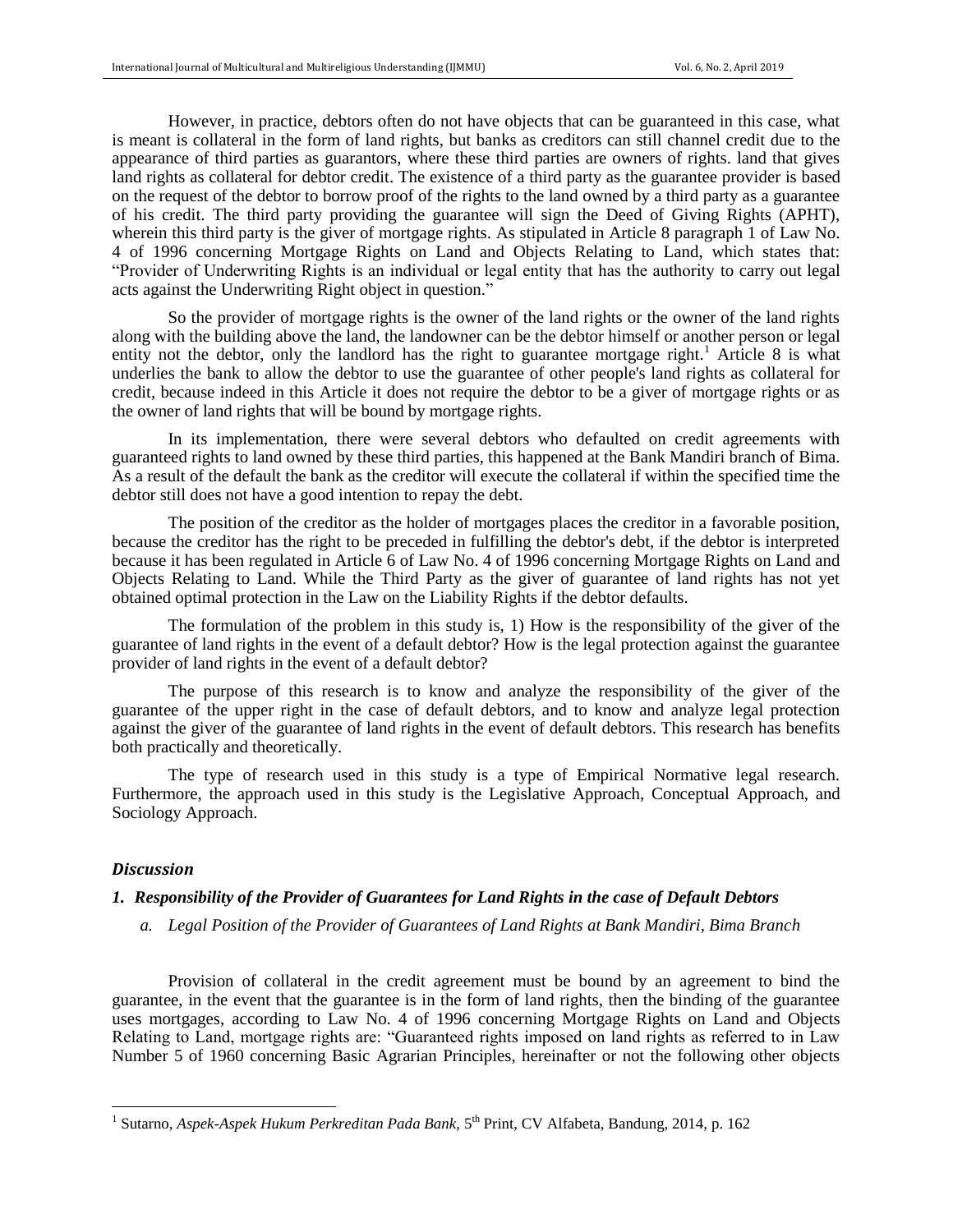which constitute a unit with the land, for repayment of certain debt, which gives a position which is prioritized to certain creditors to other creditors."

This guarantee binding agreement is an additional agreement (accesoir) of the principal agreement, namely a credit agreement. In general explanation Law No. 4 of 1996 concerning Mortgage Rights on Land and Objects Relating to Land, item 8 states that: "Underwriting rights according to their nature constitute follow-up or accessoir on a certain receivable, which is based on a debt agreement or other agreement, hence the birth and existence are determined by the existence of receivables guaranteed for repayment. In the event that the receivables concerned are transferred to another creditor, the Underwriting Right that guarantees it, because the law is also transferred to the creditor. Likewise, Underwriting Rights are canceled due to the law, if due to repayment or other reasons, the receivables that are guaranteed are deleted."

The existence of the party guaranteeing the rights to this land plays an important role in lending to the debtor, where the giver of the guarantee of the right to land binds him / herself to guarantee the repayment of the debtor's debt. Based on information from Taufik Rahman Wahid, as a micro Mandiri degenerator at the Mandiri branch of Bima Branch: "The binding given by the guarantee provider of this land with the bank, through the Deed of Giving Rights (APHT) and Power of Attorney Selling Collateral, wherein the APHT is Giver guarantee as the provider of mortgage rights, and in the Selling Power of Attorney as the owner of collateral."<sup>2</sup>

And based on these contracts, there is a legal relationship between the bank and the guarantee provider, and becomes the basis for the involvement of the guarantee provider in giving credit to the debtor, even though the guarantee provider is not the debtor, but the guarantee provider is involved in the contracts related to lending to the debtor.

Then, further in his statement, Mr. Taufik Rahman Wahid, said that: "the legal position of the guarantee giver of this land rights is as a guarantor, said to be a guarantor because the party gives his land rights as collateral for repayment of debtor's debts, and also knows and approve in the credit agreement, then sign the Deed of Assignment (APHT) as the provider of the mortgage and sign the Power of Attorney to Sell Collateral. In addition, the debtor is also a guarantor in repaying the debt, where the debtor also provides guarantees, namely the business of the debtor itself. so that in this credit agreement there are two guarantors, namely the debtor himself and the giver of the guarantee of land rights."

Based on this statement, it is true that when the party granting the guarantee of land rights binds itself to sign the APHT as the provider of mortgage rights, then the party can be said as a guarantor because in the granting of the right of liability preceded by a promise to provide mortgage rights to guarantee certain debt repayments. Regarding this matter, it is regulated in Article 10 paragraph (1) of Law No. 4 of 1996 concerning Mortgage Rights on Land and Objects Relating to Land, which states that: "Granting of Underwriting Rights is preceded by a promise to provide Underwriting Rights as collateral for repaying certain debt, which is stated in and is an inseparable part of the debt agreement or the other debt that caused the debt."

The position of a guarantor in material guarantees is different from the position of the guarantor in individual guarantees / underwriting, where the nature of this material guarantee is not borne, while the nature of the individual/underwriting guarantee is borne and the guarantor can be bankrupt. As well as material guarantees are subject to the specific provisions of material guarantees, while the guarantee of coverage (Borgtocht) is subject to general arrangements in the Civil Code.<sup>4</sup>

Although the function of individual guarantees and material guarantees is the same, namely to guarantee the repayment of debtors' debts, the objects in these guarantees are different, where the objects

 $\overline{\phantom{a}}$ 

<sup>&</sup>lt;sup>2</sup> Interview with Mr. Taufik Rahman Wahid, S.H, as Micro Mandiri Maneger for Bank Mandiri in Bima Branch

<sup>&</sup>lt;sup>3</sup> Interview with Mr. Taufik Rahman Wahid, S.H, as Micro Mandiri Maneger for Bank Mandiri in Bima Branch

<sup>4</sup> Hery Shietra, *Praktik Hukum Jaminan Kebendaan*, Mold 1, PT Citara Aditya Bakti, Jakarta, 2016, p. 127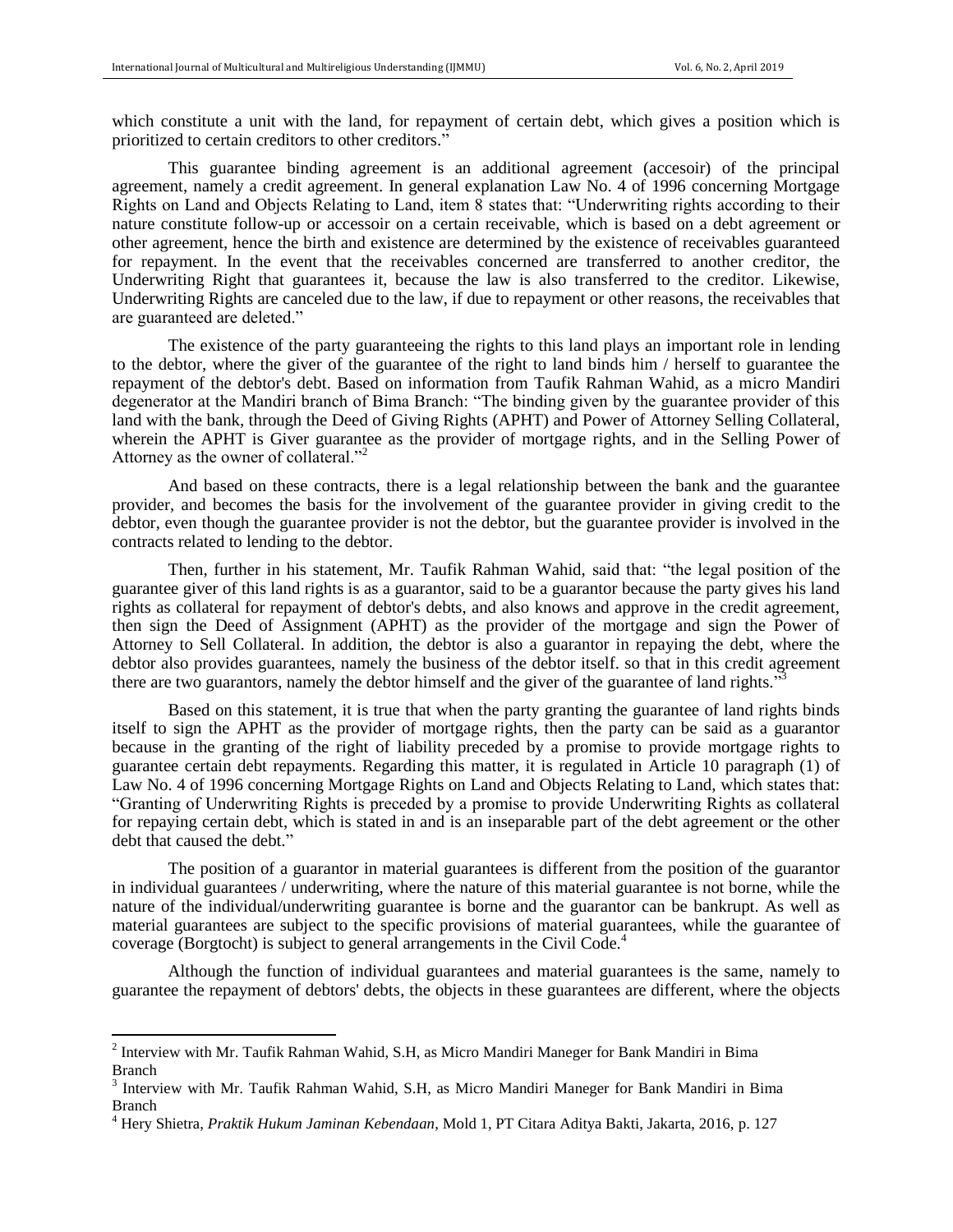are specifically separated from the debtor's assets or other parties who have collateral penanggungan (Borgtocht) is all or part of the assets that are now owned by the insurer and will come.

## *b. Responsibility of the Provider of Guarantees for Land Rights in the case of Default Debtors*

According to the Law Dictionary, default means negligence, negligence, breach of promise, not fulfilling its obligations under the agreement. Default is not fulfilling or negligent in carrying out obligations as specified in the agreement made between the creditor and the debtor.<sup>5</sup> Default according to Prof. R. Subekti. S.H., can be in the form of four categories: a) Not carrying out what he is able to do; b) Carry out what he promised, but not as promised; c) Do what he promised but late; d) Do something which according to the agreement is not permissible. $\frac{6}{5}$ 

Failure to fulfill the obligation (default) can be caused by 2 (two) possibilities, namely: a) Because of the debtor's own mistakes either intentionally or because of negligence; b) Because the force majeure is beyond the capacity of the debtor.<sup>7</sup>

Risks in granting credit, namely the occurrence of default by one party, especially from the debtor, based on the research conducted by the author there have been several cases of default in the credit agreement at Bank Mandiri Branch Bima. The occurrence of defaults on credit agreements at the Bima Branch of Bank Mandiri, are caused by several things: a) The debtor from the beginning did not have a good intention to fulfill his obligations; b) The debtor business is in trouble; and c) A coercive situation occurs (such as natural disasters and others). <sup>8</sup>

In brief, it can be explained from the Civil Code which also regulates the legal consequences that occur if the obligation is not fulfilled or in other words there has been a default in an agreement, the legal consequences that can be formulated in the Civil Code can be seen in the following article: a) Article 1243 Civil Code contains: "reimbursement of costs, losses and interest because it is not fulfilled an agreement, then began to be required, if the debtor, after being declared negligent fulfilling the agreement, still neglect it, or if something must be given or made, can only be given or made within the grace period has exceeded it. "; b) Article 1237 of the Civil Code which contains: "in the event of an agreement to provide a certain material, the material since the engagement was born, is at the expense of the debtor."; c) Article 1266 of the Civil Code which contains: "Canceled conditions are deemed to always be included in reciprocal agreements, when one party does not fulfill its obligations."<sup>9</sup>

When the debtor is determined to have been defaulted by the creditor, the person responsible for this matter is not only the debtor but the other party who also binds himself to the achievement of the debtor's performance, the other party is the guarantor or the material guarantee provider in this case land rights. As explained by Taufik Rahman Wahid, as a micro Mandiri degenerator at Bima Bank Mandiri Branch: "that when a debtor defaults, and the debtor does not have good faith to pay off the remaining debts, the bank will execute the collateral given by the debtor. Where the debtor guarantees his business and land rights. The first thing that will be executed is the debtor's own business, if the debtor's business is insufficient to pay off the debt, the bank will execute other guarantees, namely land rights that have

 $\overline{a}$ 

<sup>5</sup> Salim H.S, Hukum Kontrak Teori & Teknik Penyusunan Kontrak, Sinar Grafika, Jakarta, 2017, p. 98

<sup>6</sup> Johannes Ibrahim, *Cross Dafault & Cross Collateral Sebagai Upaya Penyelesaian Kredit Bermasalah,* Mold 1, Refika Aditama, Bandung, 2004, p. 55-56

<sup>7</sup> Ines Age Santika, dkk., *Penyelesaian Sengketa dan Akibat Hukum Wanprestasi Pada Kasus Antara PT Metro Batavia Dengan PT Garuda Maintenance Facility (GMF) Aero Asia*, Universitas Sebelas Maret, Surakarta, 2015, p. 59.

<sup>&</sup>lt;sup>8</sup> Interview with Mr. Taufik Rahman Wahid, S.H, as Micro Mandiri Maneger for Bank Mandiri in Bima Branch

<sup>9</sup> Ines Age Santika, dkk., *Op. cit.*, p. 60.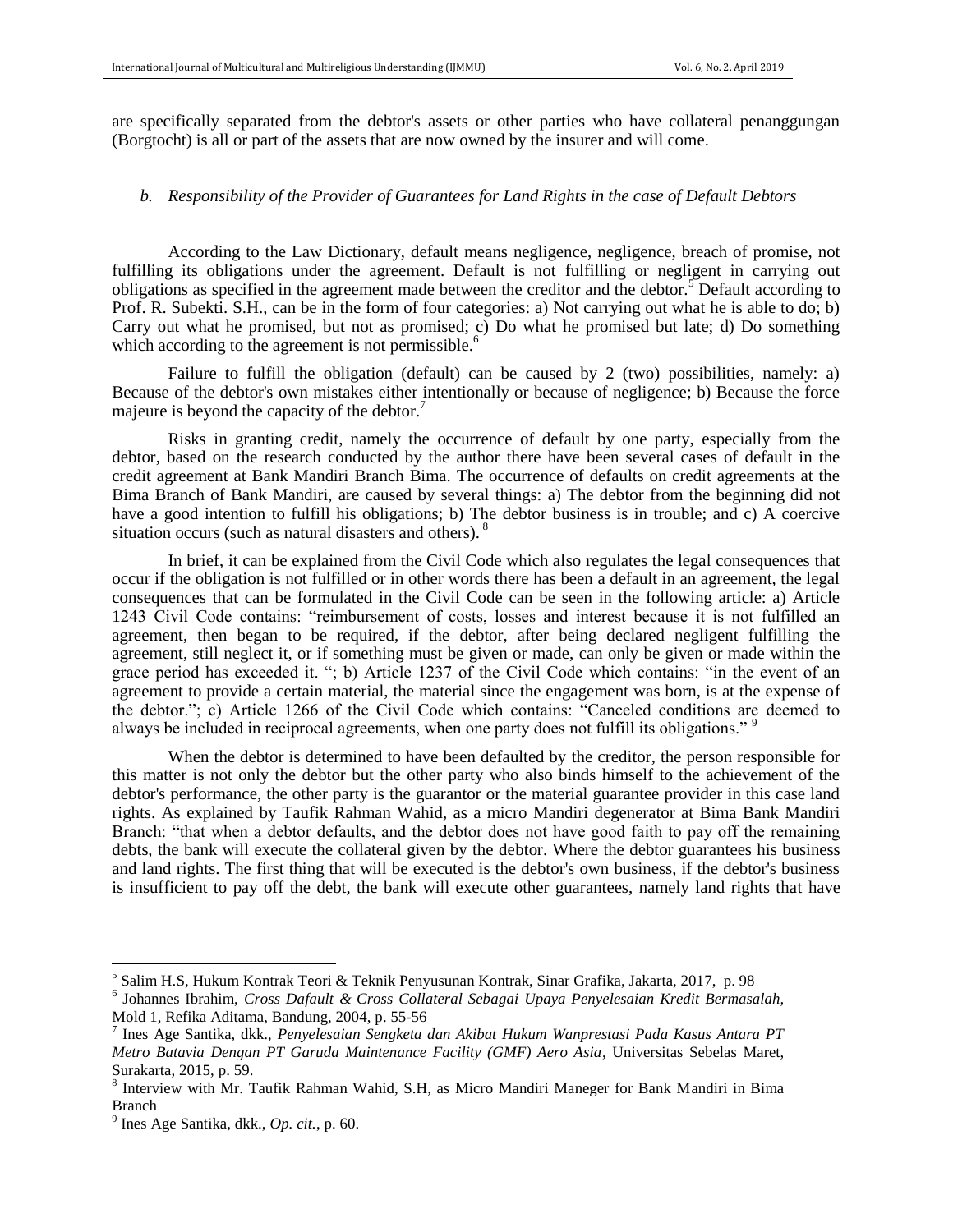been charged with mortgage rights, where the rights to this land do not belong to the debtor. So that the other party as the land owner is also responsible because of the default of the debtor."<sup>10</sup>

Where the guarantor is also responsible to creditors, as the owner of the land rights. Furthermore, it was explained by Taufik Rahman Wahid, as a micro Mandiri degenerator at Mandiri Bank Bima Branch: "that the guarantor in the event of a default debtor has the first responsibility to encourage the debtor to have good intentions and immediately pay off the remaining debts, because if the debtor still does not have good intentions, the consequences the bank as a creditor will execute the collateral provided by the guarantor in the form of land rights based on granting rights, and this will be very detrimental to the guarantor. And the second guarantor is responsible for submitting collateral objects, namely land rights at the time of execution without any guarantee from the guarantor".

Regarding the responsibility of the giver of the guarantee of land rights based on his position as guarantor, the author has interviewed one of the guarantor whose debtor has been determined default by Bank Mandiri Bima Branch, in the interview explaining that: , he already knows the risks, and knows the form of his responsibilities, because it has been explained in the contracts signed. But all things are done because the guarantee provider believes the debtor will pay off the credit, so that all the risks and responsibilities will not occur. "<sup>12</sup>

Further explained by the guarantor: "Because the debtor's debt that has not been paid is not much, there are only a few months left, and the debtor does not have good intention to pay off the debt, so he pays to pay off the debtor's debts at the bank, because the guarantee of land rights is priced higher than the remaining debts of the debtor, so that if the land is executed it will be very detrimental to it."<sup>13</sup>

Based on the results of interviews with the guarantor, it can be concluded that, the guarantor's responsibility or guarantee of land rights is if the debtor defaults and does not have good intention to pay off the debt, the guarantor can pay off the debtor's remaining debts if the guarantor does not want the bank executed In other words, the guarantor can choose which form of accountability, whether by surrendering the land to be executed or by helping the debtor to repay the debt so that the land is not executed by the bank.

The responsibility of the guarantor with material guarantees is different from the responsibility of the guarantor with individual guarantees (Borgtoch). Although the guarantor with this material guarantee is also responsible for repaying the debtor's debt but the responsibility does not exceed the guaranteed price of the land rights given, because of its limited liability, limited to the insurance coverage. In contrast to the guarantor's responsibilities with individual guarantees, his responsibilities are unlimited, in the sense that the guarantor's personal assets become the repayment rights of the receivables.

When the debtor defaults the debtor is also responsible with the execution of the debtor's business first, but the guarantor's responsibility is more risky than the debtor's responsibility because in this case the guarantor is not as a debtor but only as a guarantee of land rights to guarantee the debtor's debt repayment, and the guarantee given by the guarantor is higher than the guarantee given by the debtor. So that if the debtor defaults, the party that is most disadvantaged is the guarantor.

## *2. Legal Protection Against Providers of Guarantees for Land Rights that Are Not Debtors in the Event of Default Debtors*

Defaults carried out by debtors in their credit agreements, will be very detrimental to third parties as guarantors of land rights in the credit agreement. In the previous chapter, it was explained about the

 $\overline{a}$ 

<sup>&</sup>lt;sup>10</sup> Interview with Mr. Taufik Rahman Wahid, S.H, as Micro Mandiri Maneger for Bank Mandiri in Bima Branch

<sup>&</sup>lt;sup>11</sup> Interview with Mr. Taufik Rahman Wahid, S.H, as Micro Mandiri Maneger for Bank Mandiri in Bima Branch

 $12$  Interview with Mr. Jainuddin, as Guarantor / Giver of Guaranteed Land Rights

<sup>13</sup> *Ibid*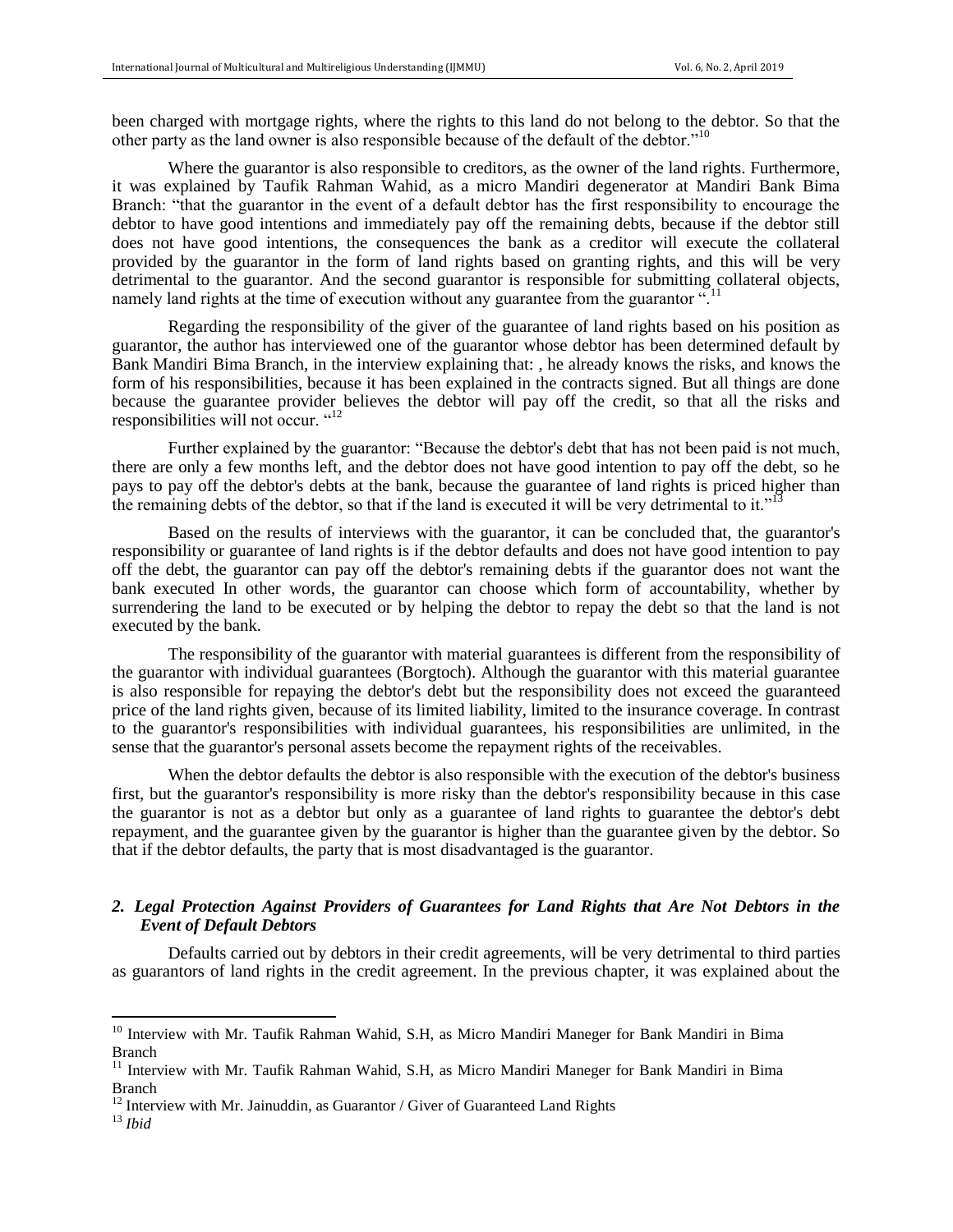causes of default by debtors in Bima Bank Mandiri Branch, as well as the responsibility of the guarantor or provider of land rights if the debtor defaults.

However, this responsibility is very detrimental to the guarantor, because the guarantor is not the one who owes, but only as the provider of guarantees of land rights for the interests of creditors and debtors in a credit agreement. therefore the guarantor needs to get a legal protection either by law, the bank as the creditor, or by the debtor.

Regarding the protection of the guarantor, the author will explain the legal protection provided by the Act, Creditors, and debtors to the guarantor. The protection provided is as follows:

*a. Legal Protection By Mortgage Rights Law*

In the Underwriting Law, there are indeed many facilities for creditors to return their debts that are stuck in the hands of debtors. However, there are several provisions in the Underwriting Rights Act which also provide protection to the guarantor as the provider of mortgage rights, among others, namely:

1) Article 12: "Promise that gives authority to the Underwriting Right holder to have a Mortgage Right object if the debtor is injured in the promise, null and void by law."

This provision aims to guarantee repayment of debt if the debtor is injured by taking the proceeds from the sale of the collateral object, not for the creditor's ownership as the holder of the mortgage. This provision also protects the interests of the giver of the rights of the arbitrary act of the creditor as the holder of the mortgage. If the giver of the mortgage agrees to give or list the promise that the collateral object will become the property of the creditor if the debtor is injured, this promise by the Underwriting Law is declared null and void. Canceled by law means that from the beginning the promise to have objects was guaranteed if the legal injury was considered never to exist so that it did not need to be carried out.

2) Explanation of Article 6: "The right to sell the Underwriting Right object on its own power is one of the embodiments of the priority position which belongs to the Underwriting Rights Holder or the first Underwriting Right Holder in the event that there are more than one Underwriting Right holder. The right is based on the promise given by the Underwriting Right Provider that if the debtor is injured, the Underwriting Right Holder has the right to sell the Underwriting Right object through a public auction without requiring the approval of the Underwriter and then repaying the loan from the sale before the creditor - another creditor. The remaining sales proceeds remain the right of the Underwriting Right Provider."

In the explanation of Article 6, there is a provision concerning the rights of the giver of the right of ownership, that is, the giver of the right of rights is entitled to the remaining proceeds from the sale of the object of the mortgage.

3) Article 20 paragraph (2): "Based on the agreement of the giver and the holder of the Underwriting Right, the sale of the Underwriting Right object can be carried out under the hand if it will obtain the highest price that benefits all parties."

Based on the provisions in the explanation of Article 6 that the provider of liability has the right to the remaining sale of collateral, then the sale is under the responsibility of providing a solution to fulfill the rights of the giver of rights, by expecting the excess in the proceeds to be the right of the giver.

#### *b. Legal Protection By Bank Mandiri Bima Branch / Creditors as Holders of Underwriting Rights*

The author has conducted an interview with the bank as the provider of mortgage rights regarding legal protection provided by the bank to the guarantor as the provider of mortgage rights, in his statement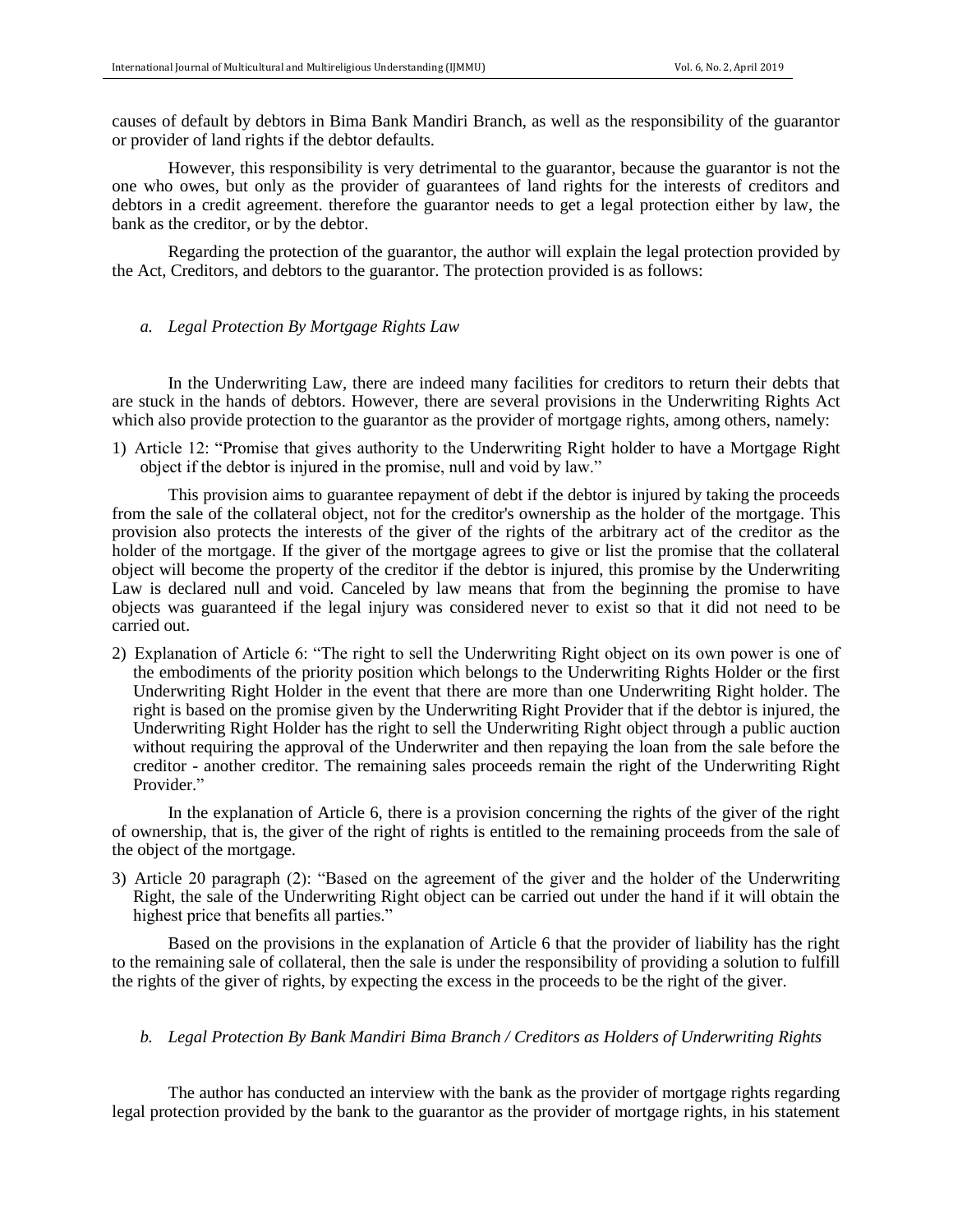the bank said: "before the guarantor signs the contracts relating to the guarantee of land rights to banks, especially first the bank explained to the guarantor about the risks to be received by the guarantor in a guarantee binding agreement to repay the debtor's debt. this is the first form of protection from the bank to the guarantor. However, if the debtor does not have a good intention, the bank will execute the guarantee given. The guarantee of land rights that is usually carried out by the Mandiri branch of the Bima bank is under the sale. This is done because sales under the hands do not take a long time and do not require expensive fees, because in this case only for business loans, the amount of credit is not large."<sup>14</sup>

Based on the statement, that the legal protection mandated by the Law for givers of guarantees has been carried out in practice by Bank Mandiri Bima Branch, where in the Underwriting Rights Act provides protection for the benefit of the parties in Article 20 paragraph (2), and Bank Mandiri Branches run the provision by selling collateral objects under the hand.

#### *c. Legal Protection by Debtors*

In the previous chapter, it was explained about the responsibility of the guarantor, wherein the guarantor helped the debtor to repay the debt so that the land used as collateral was not executed by the bank. Here the author has interviewed the debtor, in his statement the debtor said: "Never intend to conduct defaults which result in detrimental to the guarantor as collateral owner, but in practice the debtor's business experiences problems so that the debtor is unable to repay the debt to the bank, so the debtor asks the guarantor to help repay the debtor's debt so that the guarantees given are not executed by the bank. There is no written agreement between the debtor and the guarantor regarding the agreement, purely borrowing because of a sense of family and mutual trust. Currently the debtor is in installments to replace the guarantor's loss, as a form of responsibility to the guarantor because it has harmed him."<sup>15</sup>

Based on the statement of the debtor, there is no form of protection given by the debtor to the guarantor, the debtor only provides accountability after the guarantor feels loss. In terms of borrowing a property owned by someone else, the parties should make a strong written agreement and have a legal effect that can be justified, such as making an agreement with an authentic deed or an underhand agreement legalized by a notary. And the debtor as the borrowing party should have good faith to pay off the debt, because he feels responsible for the guarantee provided by the guarantor.

The position of the provider of mortgages is usually very weak when the object of mortgage rights is executed, especially if done forcibly by court order. If the execution is carried out by force, the provider of the mortgage does not have access to the goods sold at auction. Not infrequently, the auction process does not run fair and transparent, so that it harms the giver of the right of ownership as the owner of the object of the mortgage.

Against the loss of the giver of such rights, the Underwriting Law does not regulate in a normative provision. Legal protection for providers of mortgages is not solidly regulated in the Underwriting Rights Act, so the interests of the giver of the rights are often defeated. However, it does not mean that the giver of liability can only be silent if harmed by the creditor due to the execution carried out not in accordance with the applicable provisions. Giving rights holders can still submit rights claims when harmed due to the execution of objects of mortgages. It's just that these facilities and rights are not provided by material law, but are listed in the rules of the Civil Procedure Code (formal law).<sup>1</sup>

 $\overline{\phantom{a}}$ 

<sup>&</sup>lt;sup>14</sup> Interview with Mr. Taufik Rahman Wahid, S.H, as Micro Mandiri Maneger for Bank Mandiri in Bima Branch

<sup>&</sup>lt;sup>15</sup> Interview with Ms. Nurhayati, as the debtor

<sup>16</sup> M. Khoidin, *Hukum Jaminan ( Hak-hak Jaminan, Hak Tanggungan, dan Eksekusi Hak Tanggungan ),* Cet. 2, Laksbang Yustitia, Surabaya, 2017, hlm. 174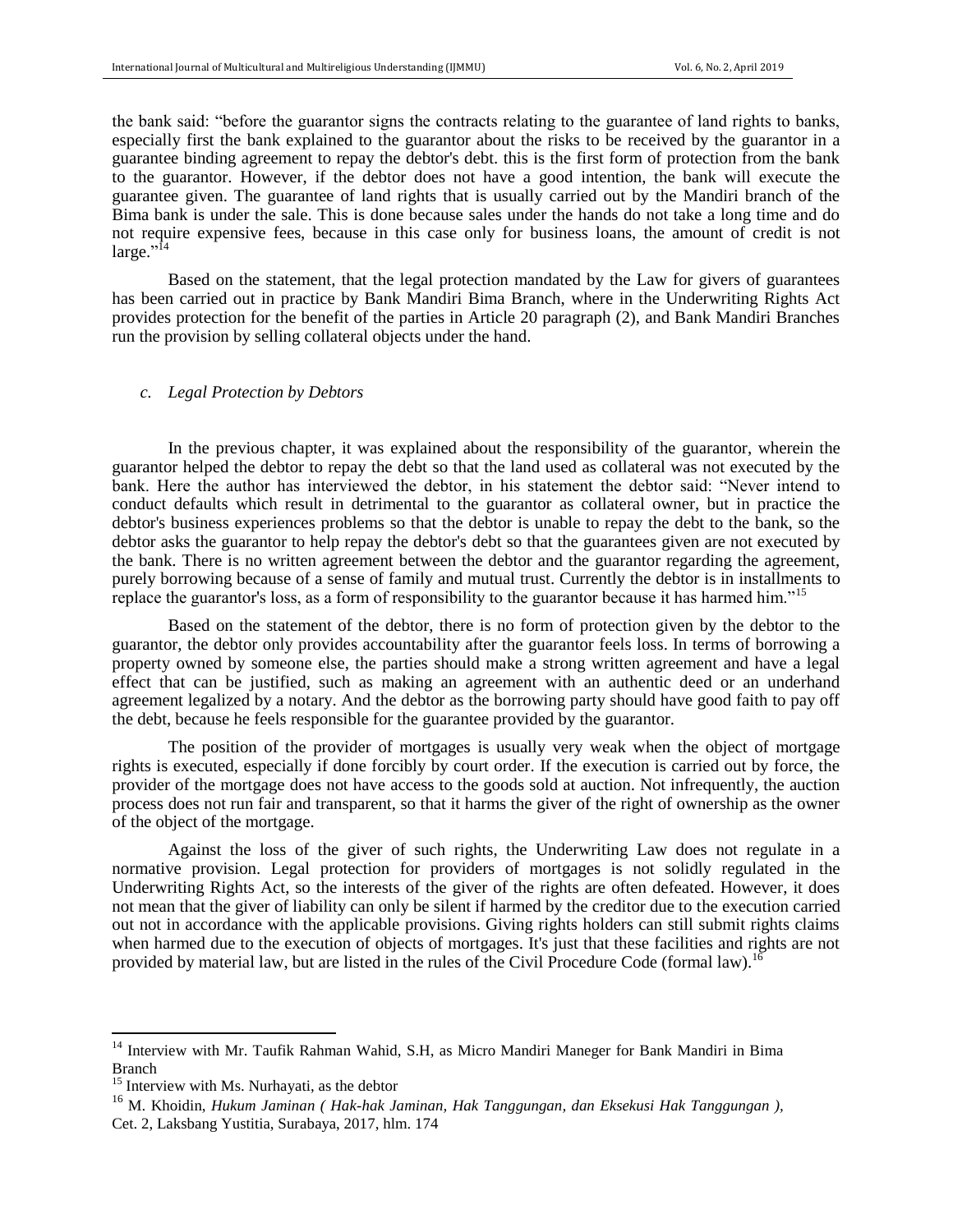#### *Conclusion*

The legal position of the guarantee giver of land rights that is not a debtor is domiciled as a guarantor, this is based on the provisions of Article 10 paragraph (1) of the Underwriting Rights Act, wherein in the Article it is explained that the provision of Mortgage rights is preceded by a promise to provide mortgage rights to guarantee repayment certain debt. Based on his position as a guarantor, the guarantor of this land right is responsible for surrendering the rights to the land voluntarily to the bank to be executed by the bank in the event of default debtors, and the guarantee provider of land rights can also help the debtor to pay off the debt if the land rights are not want to be executed.

Based on the form of preventive legal protection the giver of the guarantee of land rights or guarantor has obtained protection under the Underwriting Rights Act, contained in Article 12, Explanation of Article 6, and Article 20 paragraph (2), and based on the Bank Mandiri policy of Bima Branch inform the giver of the guarantee of land rights in advance regarding the risks and legal consequences of their legal actions before providing a credit facility. However, the giver of the guarantee of land rights does not receive preventive legal protection from the debtor because there is no written agreement in the loan agreement between the two parties. While based on refresive legal protection, the guarantee provider does not have legal protection because the Underwriting Law has not yet regulated refresive legal protection.

#### *Recommendation*

To the bank to provide more stringent rules in granting loans with guaranteed land rights that are not owned by the debtor, so that the guarantee provider is not harmed by the interests of the debtor and creditor. For debtors, as much as possible do not guarantee the rights of land owned by other parties if they feel unable to fulfill their obligations. And for providers of guarantees of land rights to be more considerate of the legal consequences and losses if you want to lend their land to be used as collateral for credit.

In the future, the Underwriting Law can provide refresive legal protection to providers of liability who feel disadvantaged by recipients of mortgage rights. As well as between the debtor and the guarantee party, it is better to make a written agreement with an authentic deed regarding the loan agreement for land certificates for credit guarantees, in order to provide legal protection for parties who feel disadvantaged.

#### *References*

#### *Books*

- Hery Shietra. (2016). *Praktik Hukum Jaminan Kebendaan*. Mold 1. PT Citara Aditya Bakti, Jakarta.
- Johannes Ibrahim. (2004). *Cross Dafault & Cross Collateral Sebagai Upaya Penyelesaian Kredit Bermasalah.* Mold 1. Refika Aditama, Bandung.
- M. Khoidin. (2017). *Hukum Jaminan ( Hak-hak Jaminan, Hak Tanggungan, dan Eksekusi Hak Tanggungan ).* 2nd print. Laksbang Yustitia, Surabaya.
- Salim H.S. (2017). Hukum Kontrak Teori & Teknik Penyusunan Kontrak. Sinar Grafika, Jakarta.

Sutarno. (2014). *Aspek-Aspek Hukum Perkreditan Pada Bank.* 5th print. CV Alfabeta, Bandung.

Sudarsono. (2007). *Kamus Hukum*. Rineka Cipta, Jakarta.